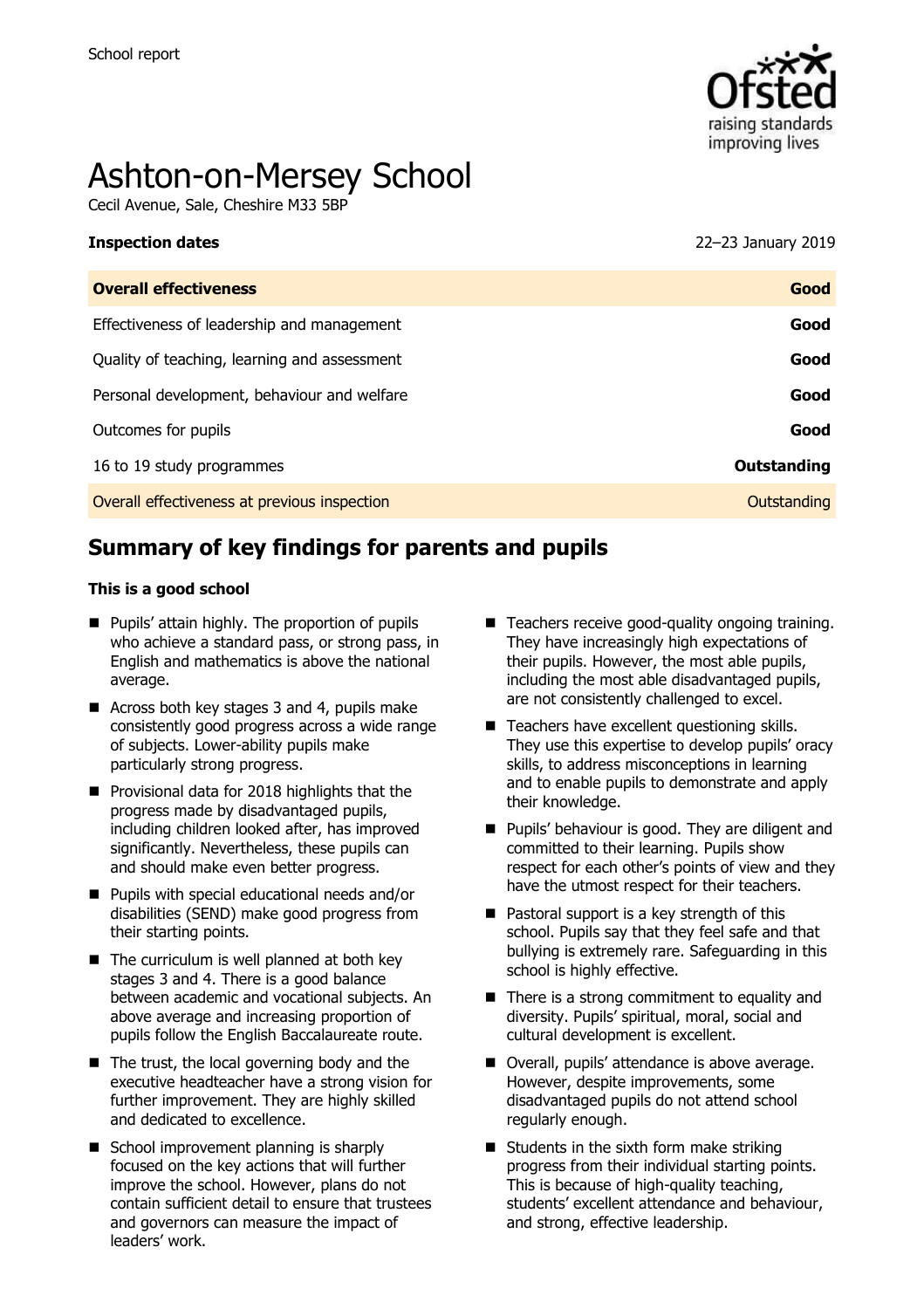

# **Full report**

### **What does the school need to do to improve further?**

- $\blacksquare$  Build on the successful strategies that leaders have put into place to ensure that disadvantaged pupils, including children looked after, make the best possible progress.
- **Further reduce the proportion of disadvantaged pupils who are regularly absent from** school.
- Ensure that teachers enable the most able pupils, including the most able disadvantaged pupils, to excel.
- **Ensure that the school development plans enable trustees and the local governing body** to measure the success of leaders' actions to improve the school.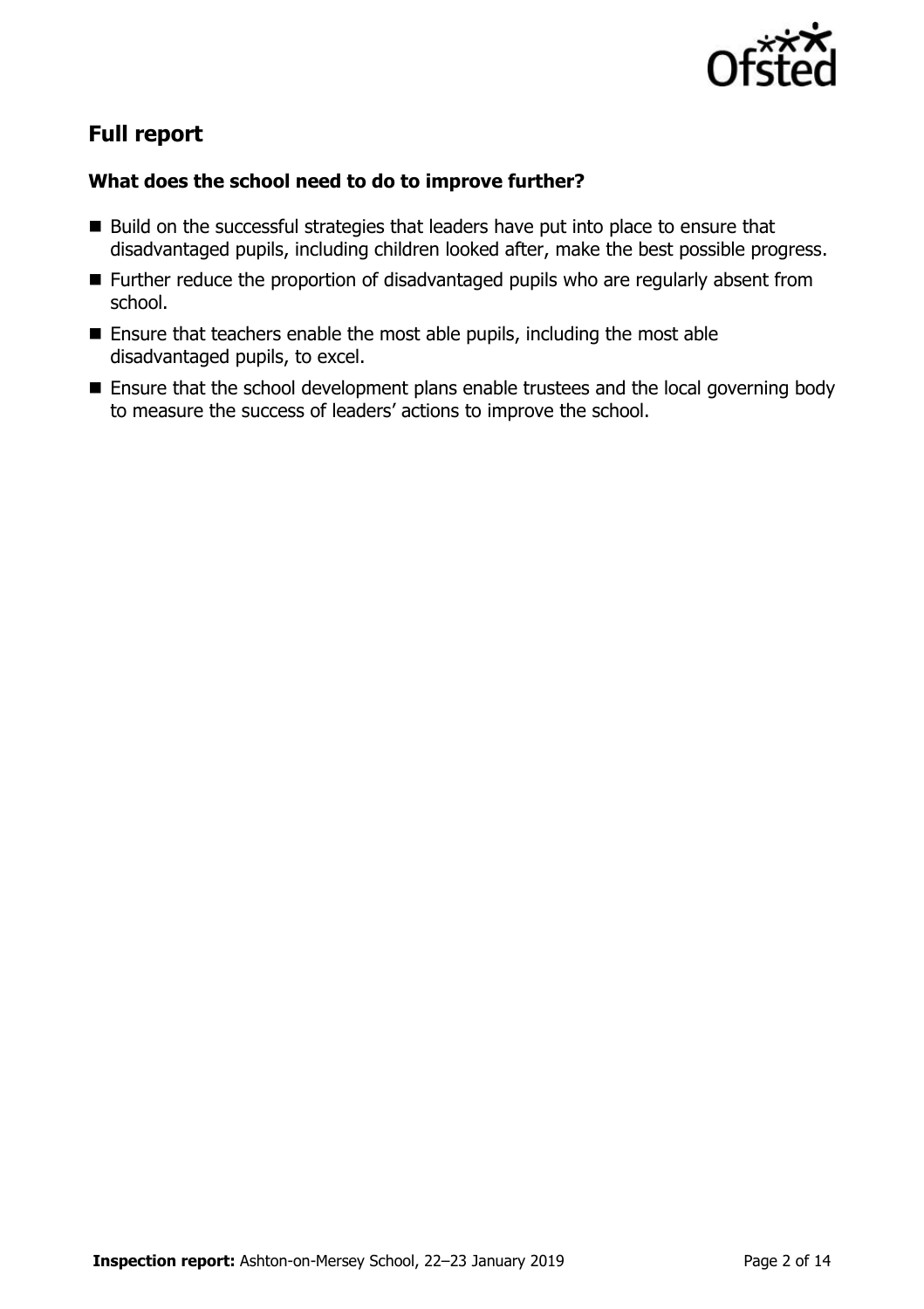

## **Inspection judgements**

#### **Effectiveness of leadership and management Good**

- Trustees, the local governing body, the executive headteacher and the leadership team have a vision that 'no pupil will be disadvantaged' at Ashton-on-Mersey School. They are well on their way to ensuring that this vision becomes a reality.
- Since his appointment, the executive headteacher has meticulously refocused the work of leaders and teachers across the school to ensure that pupils' outcomes improve. There is a renewed commitment to excellence. For example, there is now a much sharper focus on improving the progress made by disadvantaged pupils, pupils with SEND and children looked after. The strategies that have been put into place ensure that these pupils are on track to catch up with other pupils nationally. Nevertheless, leaders have correctly identified that there is still some way to go until these pupils make outstanding progress.
- The use of additional funding is effective. Leaders use the pupil premium funding with increasing success to improve the progress made by disadvantaged pupils. There is a clear plan that is reviewed and evaluated for its impact. The additional funding for pupils with SEND is also well used to ensure that these pupils make good progress across their subjects.
- Those pupils who enter the school with literacy and numeracy levels below age-related expectations are also supported to catch up. The additional funding that the school receives is used well to provide individual tuition, small-group tuition and to give pupils access to support materials. The funding is targeted effectively to increase pupils' reading ages and to increase pupils' confidence and competence in mathematics.
- Leaders have an accurate understanding of the strengths and weaknesses of the school. Self-evaluation is precise. It is informed by frequent monitoring of the quality of education that the school provides. However, although school improvement planning documents contain the correct priorities, they do not always enable trustees and the local governing body to measure the effectiveness of leaders' actions to improve the school.
- $\blacksquare$  Middle leaders are effective. They ensure consistency in teaching, learning and assessment across their departments. Consequently, most of pupils make consistently good progress from their starting points.
- The leadership of teaching and learning is good. Staff receive a high-quality ongoing training programme that is closely linked to leaders' key priorities for improvement. For example, leaders provide effective training so that teachers have a range of strategies to 'demand more' of their pupils. Teachers have also been trained to use assessment differently. The focus of assessment is to help pupils to recall and retrieve information.
- Newly qualified teachers and recently qualified teachers feel well supported by leaders. They are proud to be a part of the school.
- Within the school, the initial teacher education provision enables a high proportion of teachers to be accredited mentors for trainee teachers. This provides additional highquality training for the school's teachers as they reflect on, refine and develop their own teaching practices.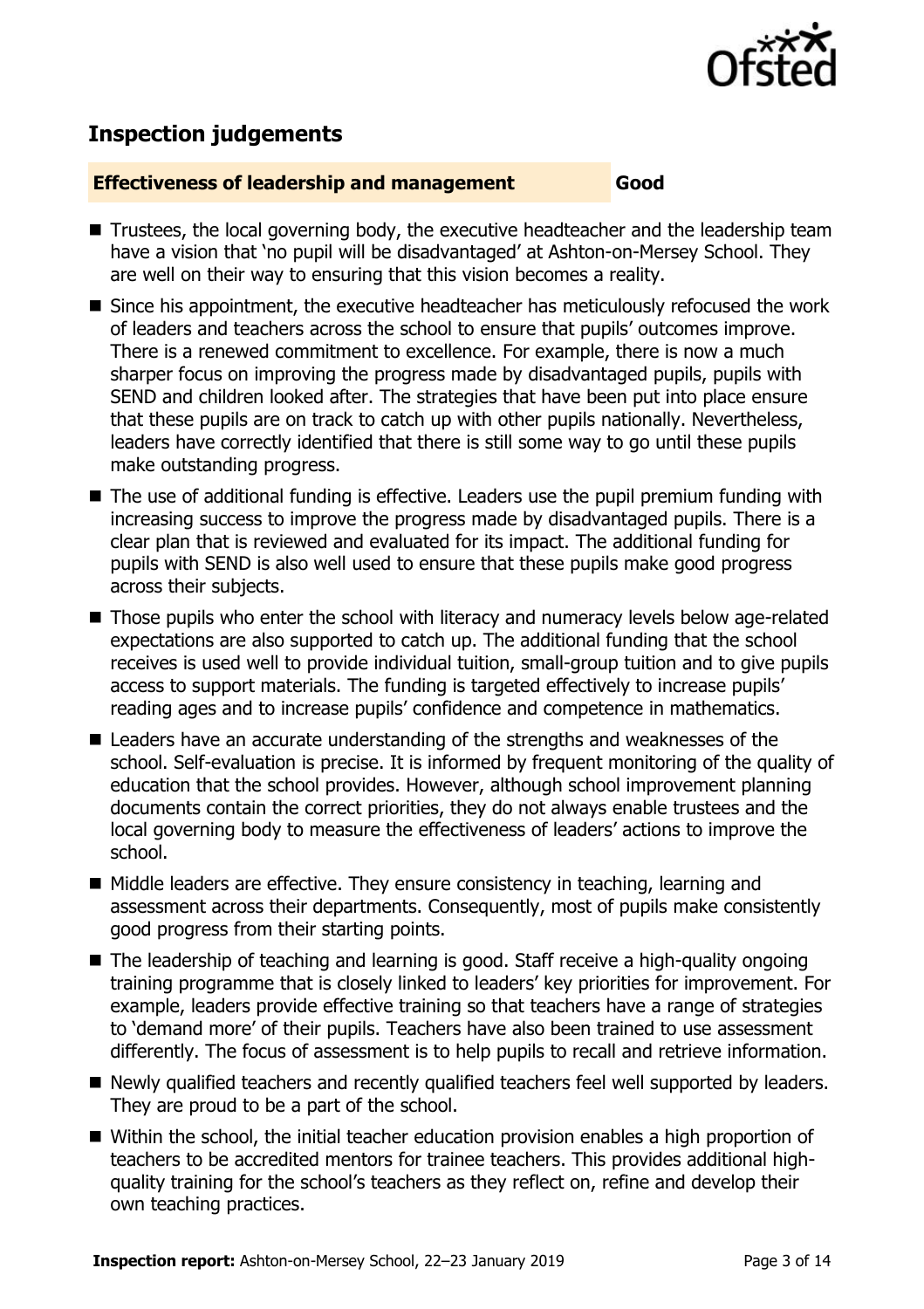

- Leaders track pupils' progress and attainment assiduously. They have high aspirations for their pupils. The trust-wide assessment and target-setting systems enable senior leaders and middle leaders to make comparisons between how well pupils are progressing across the schools within the multi-academy trust. This professional dialogue of support and challenge contributes to the good quality of education provided by the school.
- The curriculum is well planned and there is a strong rationale for the curriculum provision on offer. There is a good balance between academic subjects and vocational subjects. Leaders are also very ambitious for their pupils. Currently, around 40% of pupils are entered for the English Baccalaureate. However, this figure is set to rise in September 2019 to around 70%. Across the trust, subject leaders ensure that schemes of work are well thought out and that lessons are sequenced effectively so that pupils make secure gains in subject knowledge and understanding.
- There is a wide-ranging extra-curricular programme that enhances and complements the curriculum offer. Pupils have access to over 40 clubs every day. They enjoy the range of activities on offer, including the Duke of Edinburgh Award, the science, technology, engineering and mathematics (STEM) club, photography, art and design, sporting activities, music and performing arts. There is also a well-regarded debate club and a trust-wide debate competition.
- The provision for pupils' spiritual, moral, social and cultural (SMSC) development is strong. There is a comprehensive programme of activities that covers all aspects of SMSC education. Audits of provision are completed annually to ensure that the quality of provision is reviewed and that it meets pupils' needs.
- Leaders are committed to reducing staff workload. They are considerate of work-life balance and staff well-being where new policies are implemented. For example, trustees, the local governing body and school leaders assessed the impact of the school's marking and feedback policy on teacher workload.

#### **Governance of the school**

- Trustees and the local governing body are passionate about securing the best possible education for the pupils at Ashton-on-Mersey School. They have a clear vision that every pupil must 'Believe. Achieve. Succeed.'
- Trustees ensure that the local governing body has the skills and aptitudes required to make a positive difference to the education that the school provides for its pupils. The chair of governors and vice-chair of governors have a secure understanding of how well most pupils progress across the curriculum.
- The local governing body reports effectively on its work to the trustees. The scheme of delegation provides clear roles and responsibilities to ensure the smooth running of the school.
- Leaders do not always provide trustees and the local governing body with sufficient information on which they can measure the impact of their work to improve the school. Improvement planning documents, for example, contain too few measures of success on which trustees and the local governing body can hold leaders to account.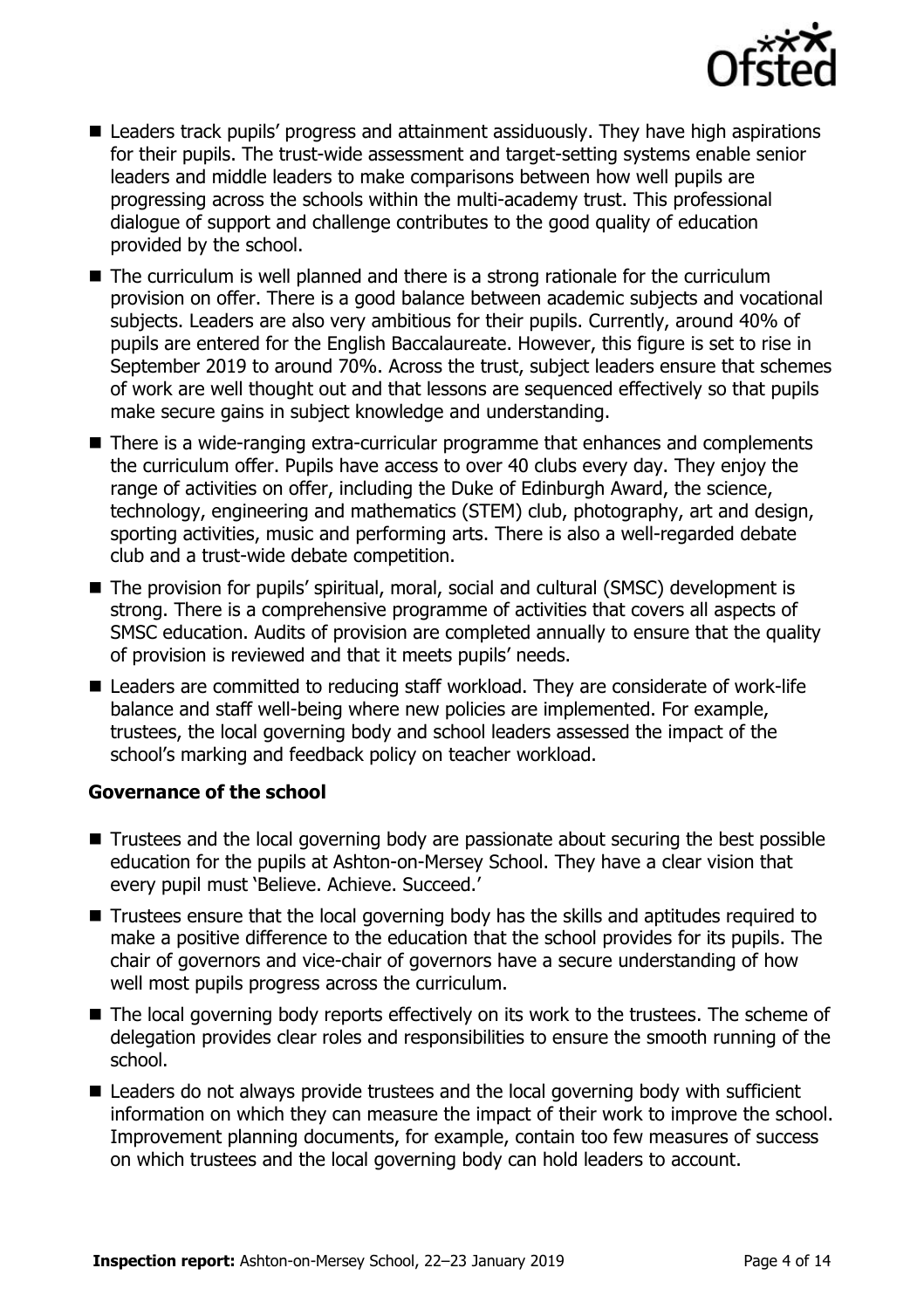

#### **Safeguarding**

- The arrangements for safeguarding are effective.
- There is a strong culture of safeguarding across the school. The trustees, the local governing body and leaders ensure that pupils are safe and stay safe at school. They review policies regularly and ensure that they undertake all the required checks on staff before they commence employment. Leaders ensure that risk assessments and health and safety checks are routinely undertaken and that the outcomes are reviewed.
- **Pupils told staff that they feel extremely safe in school. There is a strong system of** pastoral support and the safeguarding team has been expanded. Pupils know who they can talk to if they have any concerns. Appropriate filtering and monitoring systems are in place to protect pupils when online.
- Staff receive regular and appropriate safeguarding training that is relevant to the local context. They are regularly briefed on any emerging issues and, consequently, are very knowledgeable about current safeguarding concerns.
- Record-keeping is a strength and leaders work effectively with a range of stakeholders, including parents, carers and those from a range of agencies.

#### **Quality of teaching, learning and assessment Good**

- Teachers plan lessons effectively to help pupils to learn. They sequence learning well. They provide timely support to pupils who may need additional advice and guidance. Teachers' planning for progress was particularly strong in key stage 4 mathematics.
- **Pupils respond very well to the activities that their teachers prepare, and no time is** wasted in lessons. Consequently, pupils make good progress over time.
- Across the school, teachers ensure that pupils' behaviour in lessons is at least good. Relationships between staff and pupils are excellent. Pupils apply themselves to their learning, demonstrate pride in their work and, consequently, most pupils make strong progress from their starting points.
- Teachers craft their questions to great effect. The precision in which they target questions enables them to accurately assess pupils' progress, to address misconceptions and to allow pupils to demonstrate gains in knowledge.
- The school's assessment and feedback policies are applied consistently well. Pupils take time to respond to feedback and they commit to improving their work. Pupils value the oral and written feedback that they receive. They say it helps them to take the next steps in their learning.
- Across both key stages 3 and 4, teachers develop pupils' oracy skills well. Consequently, pupils engage with one another in mature discussions about the topics that they are learning. Pupils' oracy was particularly well developed in citizenship, humanities, science and English.
- Leaders recognise that more work is required to improve the quality of pupils' spelling, punctuation and grammar. They already have effective plans in place to address this aspect of pupils' learning and progress.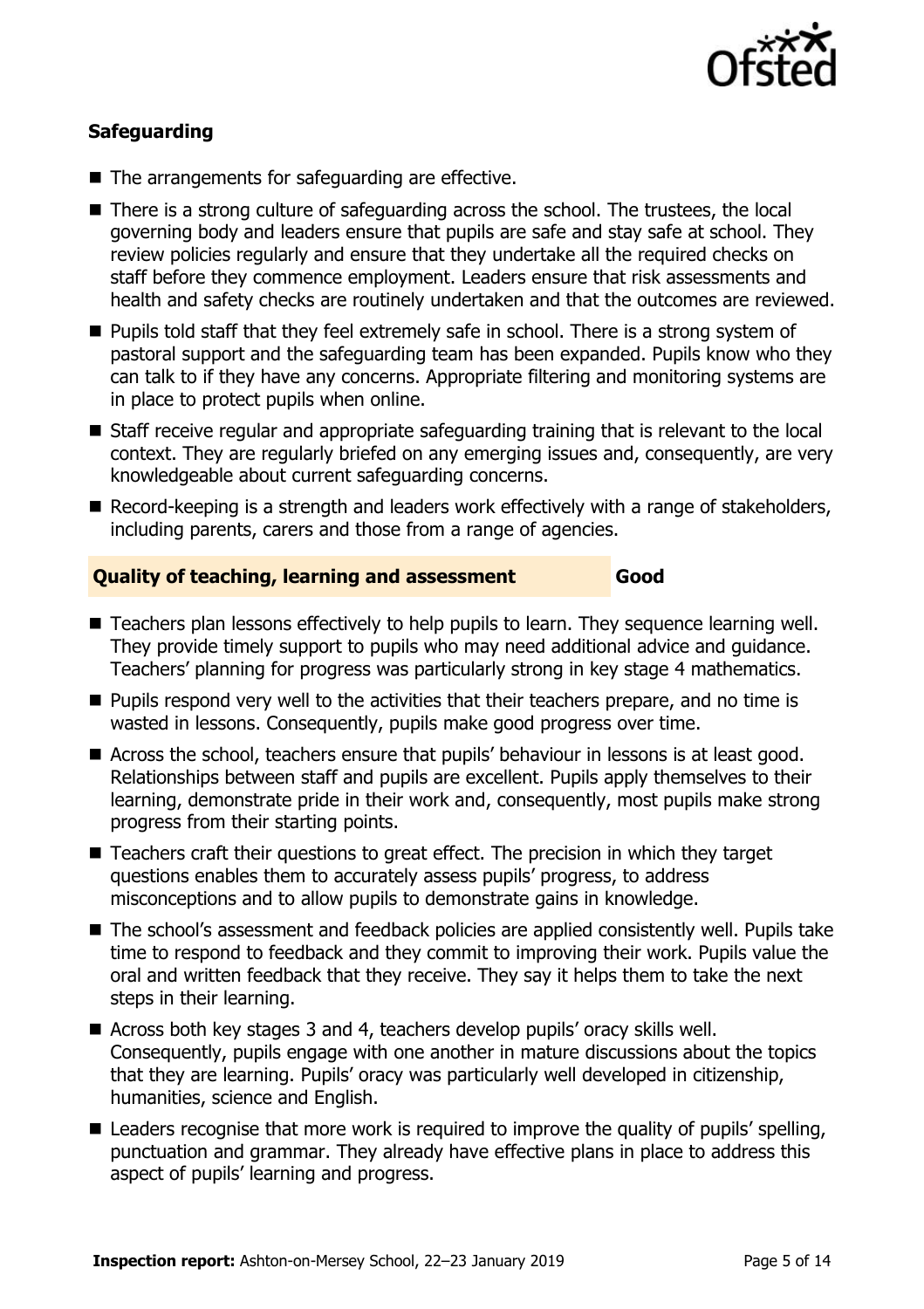

- Teachers effectively focus on improving the quality of teaching and learning for disadvantaged pupils. However, some of the strategies in place to reduce further the gap between disadvantaged pupils and other pupils nationally are not fully embedded. For example, teachers do not always reflect on the individual barriers facing disadvantaged pupils to secure even better outcomes.
- Teachers have strong subject knowledge and they use this effectively to plan lessons that ensure pupils make consistently good progress. However, some teachers do not consistently challenge the most able pupils so that they can excel. That said, leaders have a strategy in place to ensure that teachers 'demand more' of their pupils, particularly the most able pupils.
- Teachers set homework in line with the school's expectations and policies. Pupils say that they value their homework and that it contributes effectively to their learning and progress.
- Parent View, Ofsted's online questionnaire, highlights that parents are overwhelmingly satisfied with the quality of feedback that they receive about their children's progress.

#### **Personal development, behaviour and welfare Good**

#### **Personal development and welfare**

- The school's work to promote pupils' personal development and welfare is good.
- Most pupils are confident and self-assured because of the quality of support that they receive at school. They display good attitudes to learning and take pride in their work.
- The majority of pupils display resilience in their learning, which has a good overall impact on their learning and progress. However, the most able pupils are not consistently challenged to excel. In addition, some of the strategies in place to support disadvantaged pupils have not had enough time to embed to enable these pupils to make the best possible progress.
- There is a strong pastoral team at the school, and pupils' mental health and well-being are key priorities. For example, leaders ensure that pastoral support managers, a listening coach and educational specialists offer effective support and guidance as needed. The school also makes good use of five mental health first aiders and a group of staff who are trained to deliver mindfulness and emotional awareness activities. Pupils value this high-quality support.
- Across the school, pupils say that bullying is rare and that where it is identified, it is dealt with quickly and effectively.
- Pupils have a very strong knowledge of how to stay safe online and in their local community. They understand the importance of staying healthy and fit.
- There is a wide range of leadership opportunities for pupils. For example, pupils can make a significant difference through the pupil parliament, pupil voice opportunities and the variety of leadership roles that enable them to support subjects and leadership departments. Leadership departments include the community, the environment, health and fitness, school improvement, and teaching and learning. Pupils value these opportunities.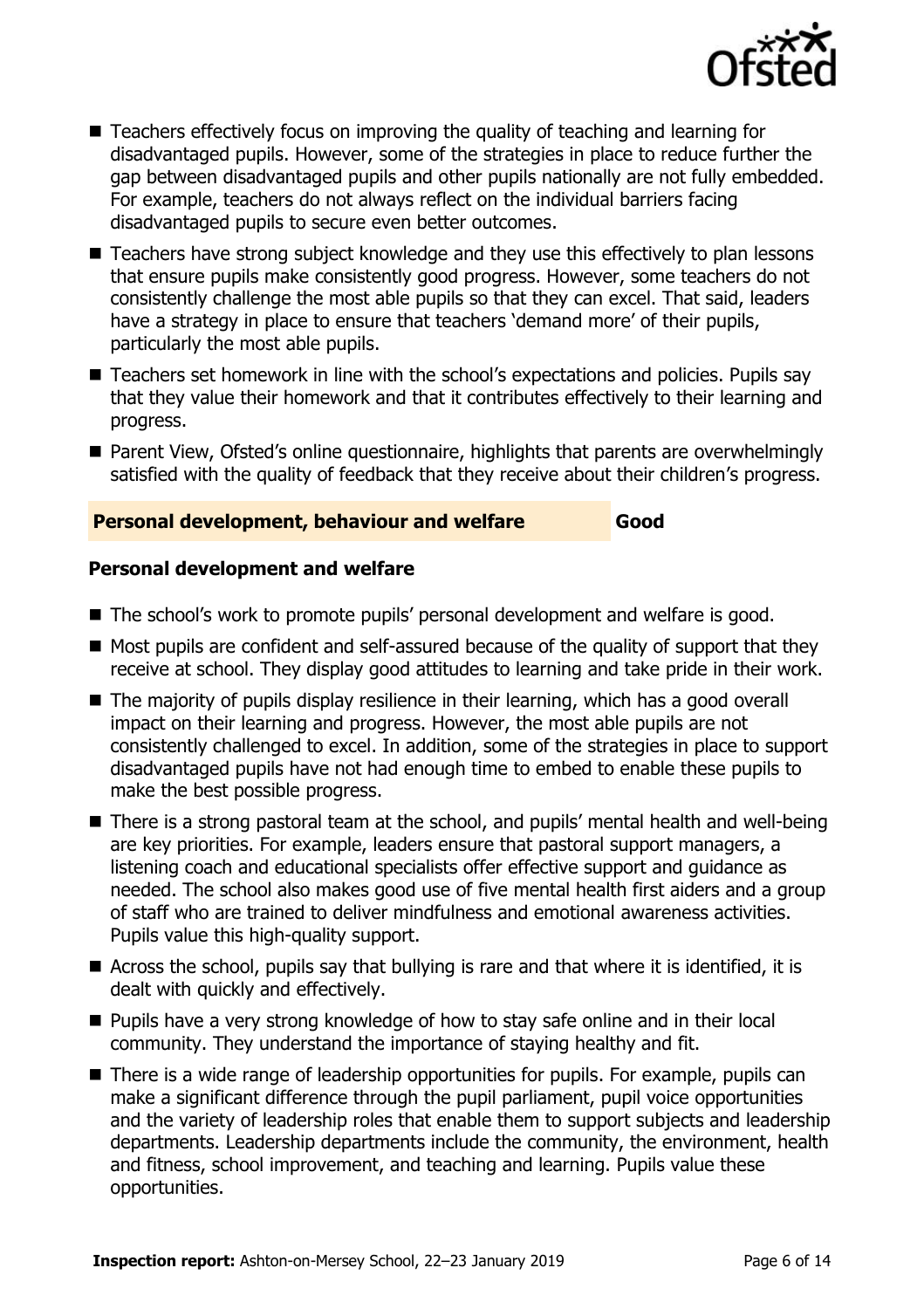

- There is an extremely comprehensive programme of impartial careers information, advice and guidance at Ashton-on-Mersey School. The careers adviser targets with precision pupils who may need additional support, for example disadvantaged pupils and those with SEND. The provision offered is wide-ranging and effective. The number of pupils who are in sustained education, employment or training post 16 is excellent.
- The school's personal, social, health and economic education programme (character education) is effective. There is a strong focus on building resilience in pupils and the power of learning. Across key stages 3 and 4, pupils focus on mental health and emotional well-being, as well as communicating about themselves, celebrating diversity, challenging stereotypes and celebrating different faiths. Character education is taught through a process of questioning pupils and challenging them to think about key topics.
- Leaders ensure that British values are interwoven with school life. There are several large-scale events that take place, for example the UK Youth Parliament's 'Make your Mark' campaign. This is where pupils help to decide what is debated in the House of Commons. In addition, the key British values themes are effectively addressed through the wider curriculum, social sciences, assemblies and form time.
- Equality of opportunity is promoted at every opportunity. For example, the school has a well-respected lesbian, gay, bisexual and transgender (LGBT plus) group.

#### **Behaviour**

- The behaviour of pupils is good.
- Overall, pupils' attendance is above the national average. The proportion of pupils who are regularly absent from school is also below the national average. Attendance rates for pupils with SEND are also good and improving. However, although leaders are taking action to improve the attendance of disadvantaged pupils, too many are regularly absent from school.
- Exclusion rates are below the national average. Leaders rarely exclude pupils because they behave well, respect each other and value their school as a place of learning.
- **Pupils feel very safe in this school and they take pride in the school environment. There** is absolutely no litter, damage or graffiti to the site. Pupils wear their uniform with pride and they conduct themselves extremely well during breaktimes, lunchtimes and between lessons.
- **Pupils who are educated at alternative providers are safe, behave well and are well** supported to make good progress in their learning.

#### **Outcomes for pupils Good**

- At Ashton-on-Mersey School pupils attain highly across a wide range of subjects. By the end of key stage 4 in 2018, provisional information shows that the proportion of pupils who achieved a standard and strong pass in GCSE English and mathematics was well above the national average. There is a trajectory of improvement.
- Across a wide range of subjects, including English, mathematics and science, pupils' progress is consistently good over time. Provisional information for 2018 highlights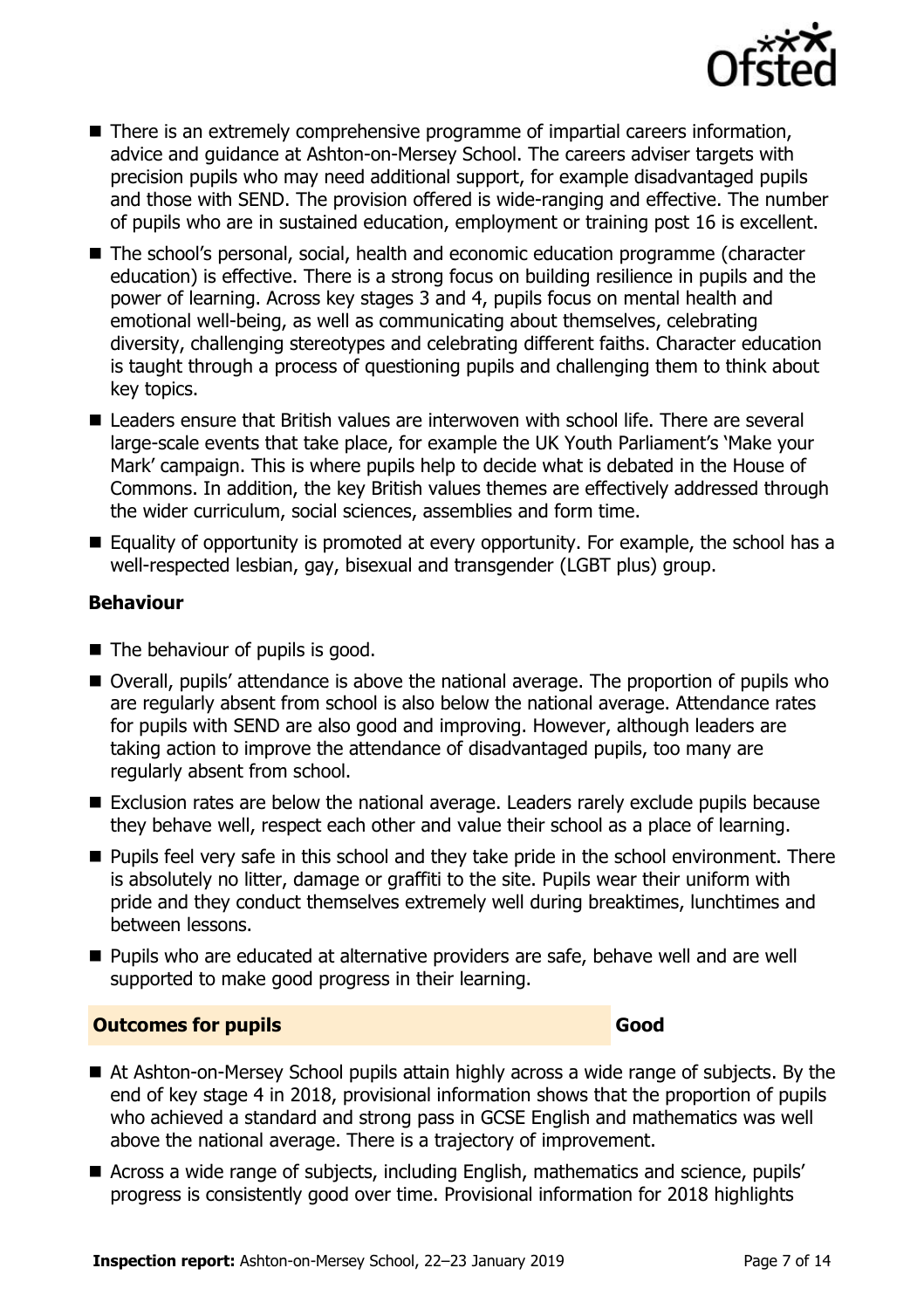

once again that lower-ability pupils and middle-ability pupils continue to make very strong progress from their starting points.

- The most able pupils make good progress overall. However, some teachers do not routinely challenge the most able pupils, including the most able disadvantaged pupils, so that they excel.
- An increasing number of pupils enter for the English Baccalaureate. Pupils now make consistently good progress across this suite of subjects. For example, since 2016, pupils have made strong improvements in humanities and in modern foreign languages.
- $\blacksquare$  Pupils with SEND make good progress from their starting points. A scrutiny of work across both key stages 3 and 4 confirmed that current pupils with SEND continue to make good progress and, where appropriate, they are catching up with their peers.
- In 2016 and 2017, the progress made by disadvantaged pupils was well below that of other pupils nationally with the same starting points. However, leaders have taken significant and effective action to improve the progress of this group of pupils. For example, provisional information for 2018 shows that disadvantaged pupils made good progress overall and very good progress in English and mathematics. Current disadvantaged pupils continue to catch up apace.
- In 2017, children looked after made weak progress from their starting points. Leaders have taken effective action to improve outcomes for this group of disadvantaged pupils. However, although improving, leaders do not routinely ensure that there is an equally strong focus on academic progress as there is on pastoral support for this group of pupils.
- Across key stages 3 and 4, current pupils make consistently good progress from their starting points. Pupils' work confirms that they develop knowledge well because lessons are well sequenced and well planned. Pupils make particularly good progress in key stage 4 mathematics.
- **Pupils are well prepared for the next stages of their education, training or employment.**

#### **16 to 19 study programmes Distances Outstanding**

- Students make outstanding progress and attain extremely highly in the sixth form. In 2018, provisional information shows that pupils continued to make outstanding progress on their vocational courses, for example business studies, construction and the built environment and sport. In 2018, students' progress and attainment from their starting points on academic A levels were also, once again, very good.
- Disadvantaged students and those with SEND make particularly strong progress in the sixth form. Their progress is well above the national average.
- Students who enter the sixth form without a higher-grade pass in English and/or mathematics are extremely well taught and supported to succeed. Consequently, a much higher than average number of students go on to secure a good pass in both subjects.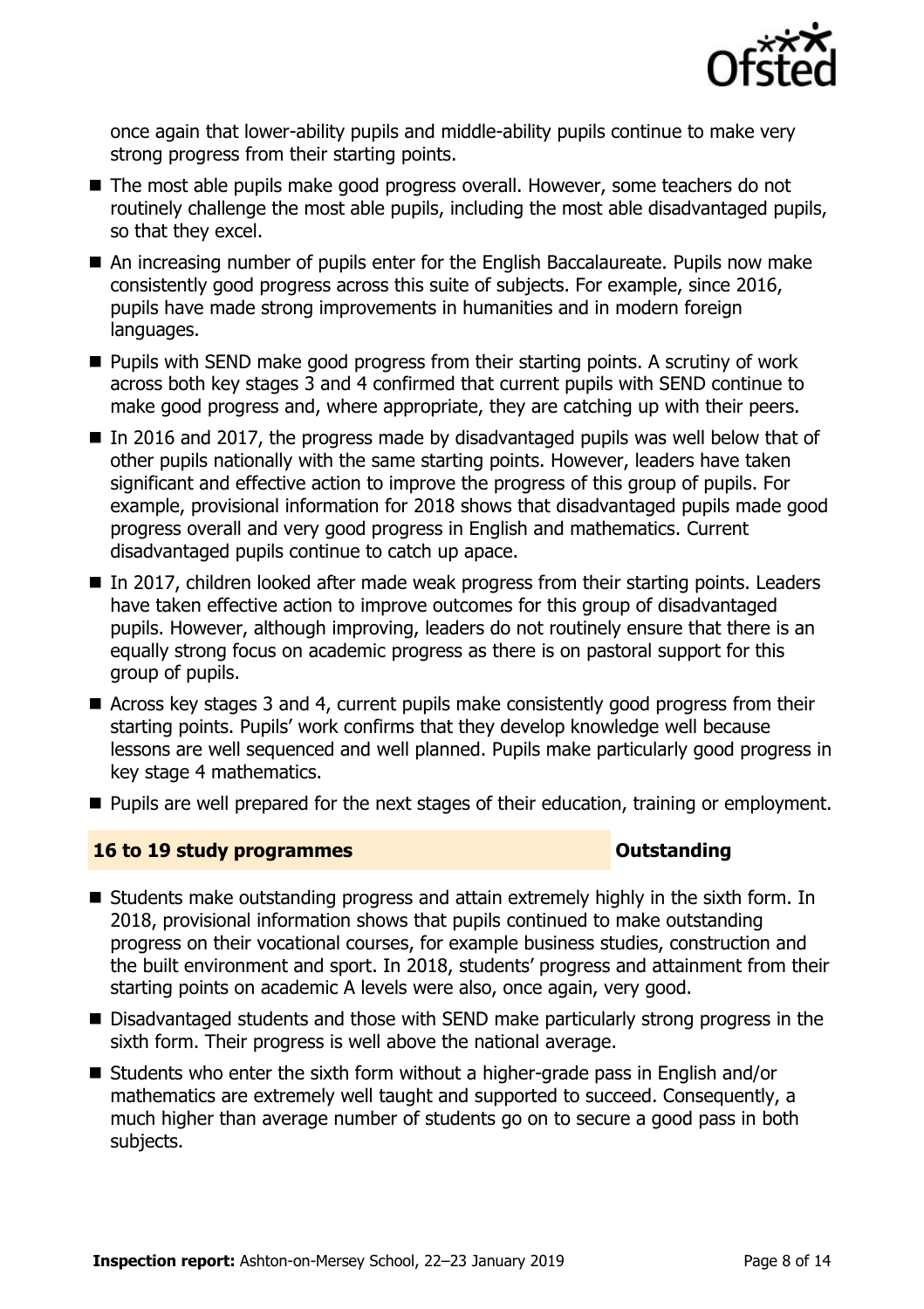

- The quality of teaching, learning and assessment is excellent. Students benefit from passionate teachers with very strong subject knowledge. Assessment processes are rigorous and effective.
- Students speak very highly of the support that they get for any personal issues and for their academic progress right across the sixth form. Typically, sixth-form students said that leaders and teachers are caring, supportive and that they do not let anyone slip below their targets. Students' outcomes are testimony to the quality of this support, advice and guidance.
- $\blacksquare$  The leadership of the sixth form is outstanding. There is a caring ethos and a passion to ensure that students excel. All statutory safeguarding duties are met.
- Students' behaviour and attendance are key strengths. Students look smart and conduct themselves impeccably. They have many excellent opportunities to develop leadership skills throughout their time in the sixth form.
- The proportion of students who complete their courses is well above the national average. In 2018, nearly every student completed their study programme. On the rare occasion where students do leave their course, it is because they have secured an apprenticeship.
- Every student undertakes a well-planned programme of work experience to complement their study programme. They also take part in a wide variety of enrichment opportunities, which include various community activities. These opportunities, together with an effective tutorial programme, work in synergy to develop students' employability skills.
- The quality of information, advice and guidance is outstanding. This ensures that yearon-year all students go on to higher education, further education, employment or apprenticeships.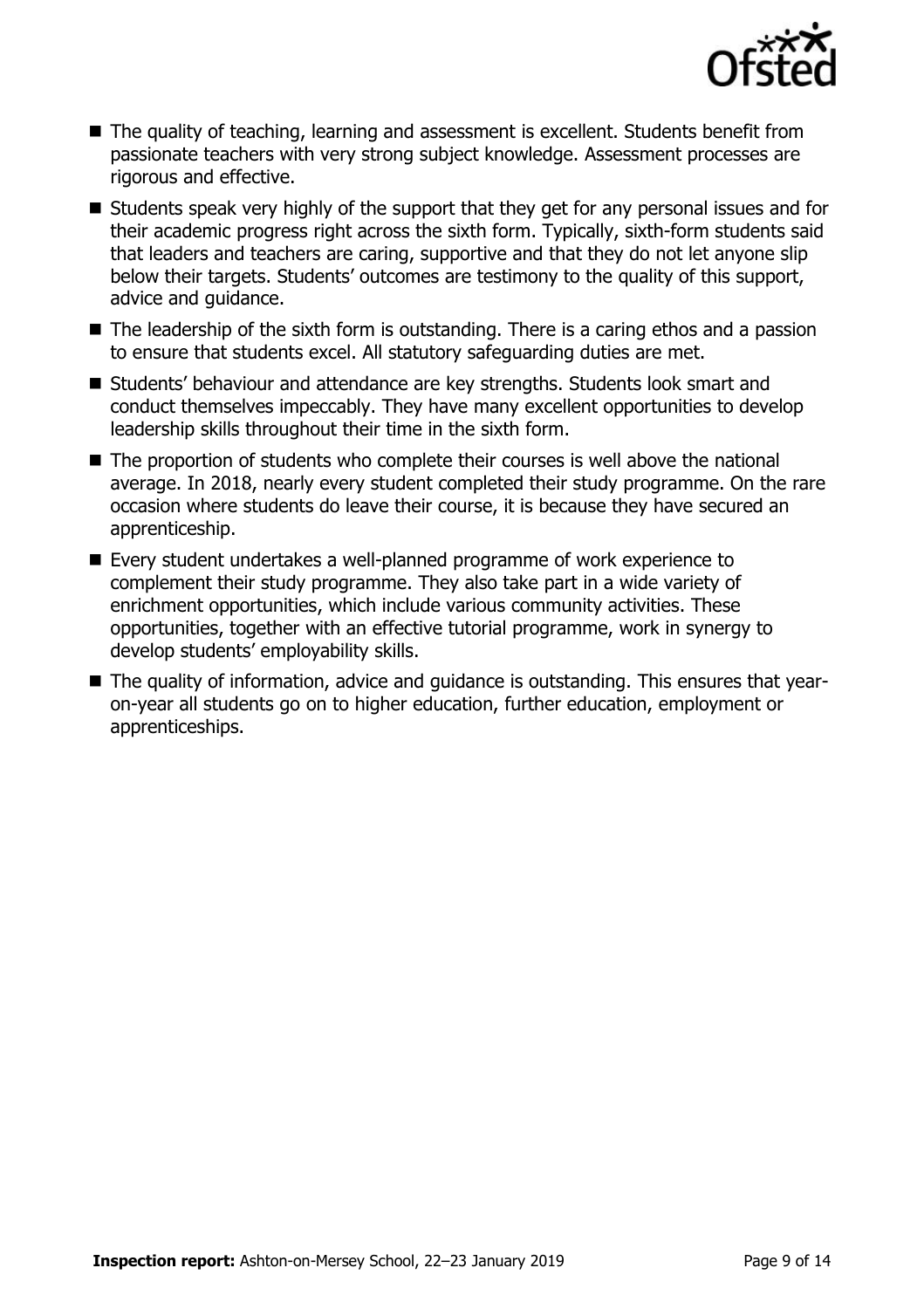

# **School details**

| Unique reference number | 138123   |
|-------------------------|----------|
| Local authority         | Trafford |
| Inspection number       | 10058113 |

This inspection was carried out under section 8 of the Education Act 2005. The inspection was also deemed a section 5 inspection under the same Act.

| Type of school                                           | Secondary                  |
|----------------------------------------------------------|----------------------------|
| School category                                          | Academy converter          |
| Age range of pupils                                      | 11 to 19                   |
| Gender of pupils                                         | Mixed                      |
| Gender of pupils in 16 to 19 study<br>programmes         | Mixed                      |
| Number of pupils on the school roll                      | 1,428                      |
| Of which, number on roll in 16 to 19 study<br>programmes | 121                        |
| Appropriate authority                                    | Board of trustees          |
| Chair                                                    | Councillor John Lamb       |
| <b>Executive headteacher</b>                             | <b>Andrew Shakos</b>       |
| Telephone number                                         | 0161 973 1179              |
| Website                                                  | http://thedeantrust.co.uk/ |
| <b>Email address</b>                                     | office@aom.trafford.sch.uk |
| Date of previous inspection                              | 24-25 April 2013           |

#### **Information about this school**

- Ashton-on-Mersey School is larger than the average-sized secondary school, with a small, predominantly vocational sixth form.
- The school is part of the Dean Trust multi-academy trust. The Dean Trust comprises nine schools and academies in both the primary and secondary sectors, across four local authorities. At Ashton-on-Mersey School, the board of trustees is accountable for the school. An executive team supports and advises the trustees. Trustees delegate some powers to the local governing body. The local governing body provides regular reports to the trustees.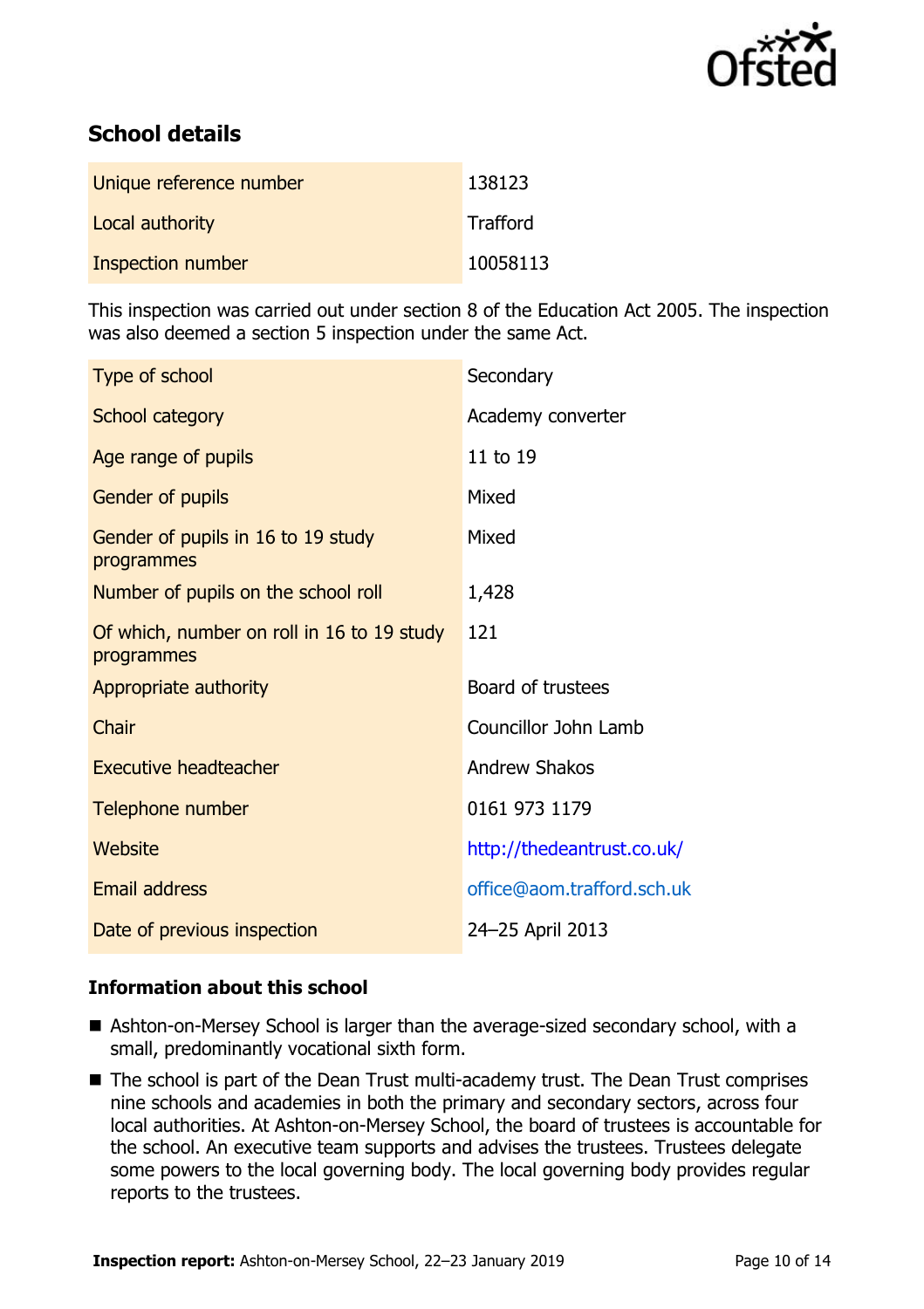

- In 2011, the school became a teaching school. It also secured school-centred initial teacher training status (SCITT) in 2014 to provide initial teacher education.
- The proportion of pupils with SEND is much higher than that found nationally.
- $\blacksquare$  The proportion of disadvantaged pupils is lower than that found nationally. However, the school has a high number of children looked after on roll.
- $\blacksquare$  There is a higher proportion of boys on roll.
- A small proportion of pupils are educated at alternative providers. The school makes use of: The Trafford Medical Education Service; Trafford High School; Gorse Hill Studios; NT&AS Education and Vision Education.
- From September 2018, leaders took the decision that Ashton-on-Mersey School's sixth form would be a provider of predominantly vocational 16 to 19 study programmes in response to local needs. Several students join the sixth form from other schools in the local area.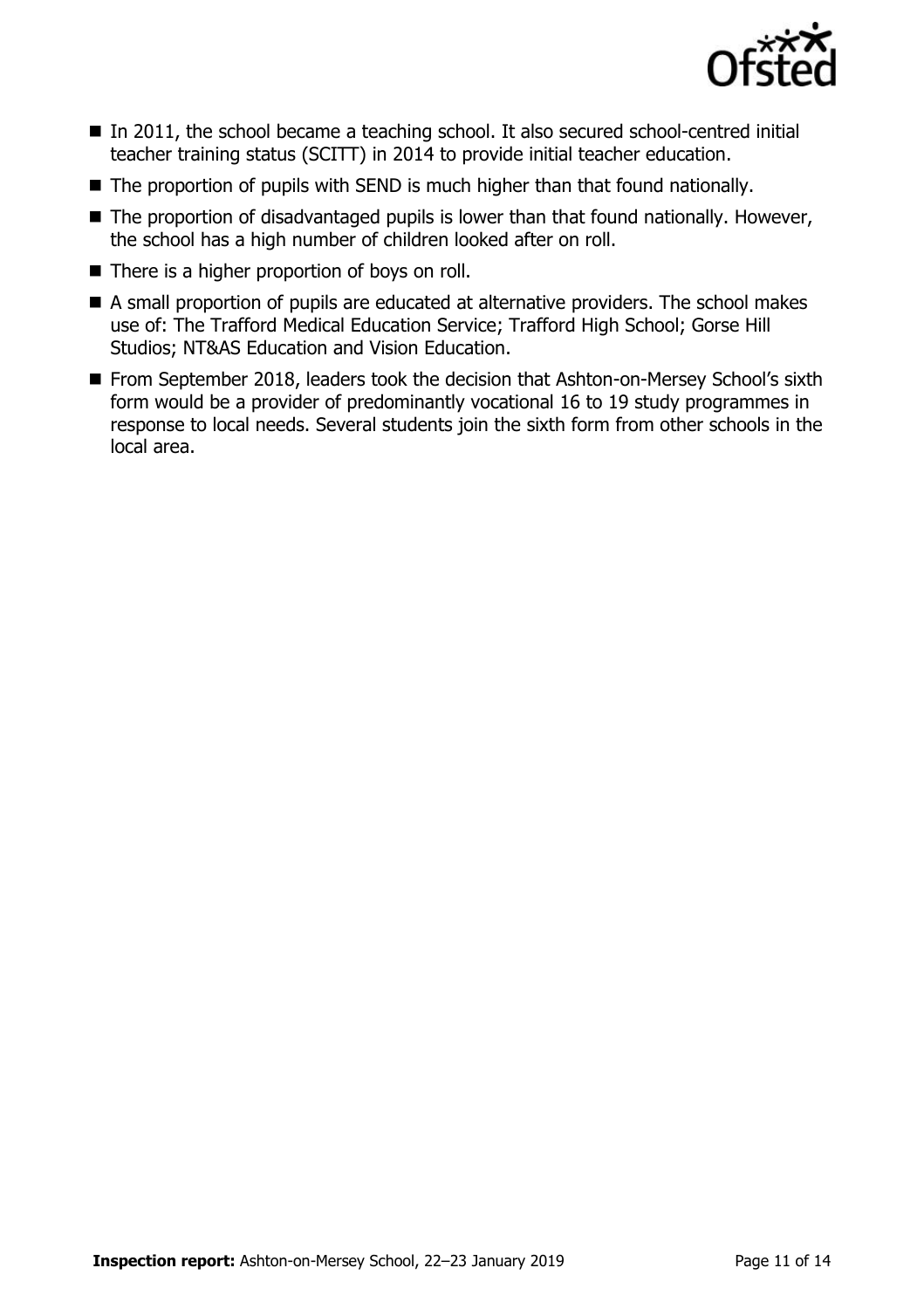

# **Information about this inspection**

- This inspection was carried out following concerns relating to pupils' outcomes, including the progress made by disadvantaged pupils and children looked after. There were also several complaints made to Ofsted which raised serious concerns. Her Majesty's Chief Inspector decided that an inspection of the school should take place to follow up the whole-school issues that were raised. Inspectors followed up concerns about pupils' behaviour, personal development and welfare, safeguarding arrangements, outcomes for pupils and the provision for pupils with SEND.
- This inspection was conducted with notice. However, following wider concerns about the quality of education that the school provides, the inspection was deemed a full section 5 inspection under section 9 of the Education Act.
- **Inspectors formally observed teaching in a wide range of lessons across key stages 3, 4** and 5. Shorter learning walks across a series of lessons were undertaken jointly with senior leaders.
- Inspectors undertook an in-depth analysis of pupils' work in several subjects across the school. This was jointly conducted with either senior leaders or middle leaders. In addition, inspectors looked at a wide range of pupils' work in lessons. Inspectors also reviewed the work of disadvantaged pupils (including children looked after), pupils with SEND, boys and the most able pupils.
- Meetings were held with a trustee, senior leaders, members of the local governing body, subject leaders, the coordinator for special educational needs, other middle leaders, teachers, newly qualified and recently qualified teachers, and pastoral leaders.
- The lead inspector considered one additional complaint from a parent that was received during the inspection.
- A range of documentation was scrutinised by the inspection team, including: safeguarding documentation; the school's own self-evaluation; the school improvement plan; documentation relating to children looked after and pupils with SEND; departmental documentation; records of the quality of teaching, learning and assessment; records of ongoing teacher training; minutes of the meetings of the local governing body and trustees; information about how well current pupils are progressing in their learning; analyses of past pupils' performance; and behaviour and attendance records.
- Observations of pupils' behaviour were undertaken during the school day, between lessons, during breaktimes and at lunchtimes. Inspectors met formally with a range of pupils from key stages 3, 4 and 5, including disadvantaged pupils and those with SEND.
- Inspectors considered the 138 responses to Ofsted's online questionnaire, Parent View.

#### **Inspection team**

| Jonathan Smart, lead inspector | Her Majesty's Inspector |
|--------------------------------|-------------------------|
| <b>Claire Hollister</b>        | <b>Ofsted Inspector</b> |
| <b>Colin Bell</b>              | <b>Ofsted Inspector</b> |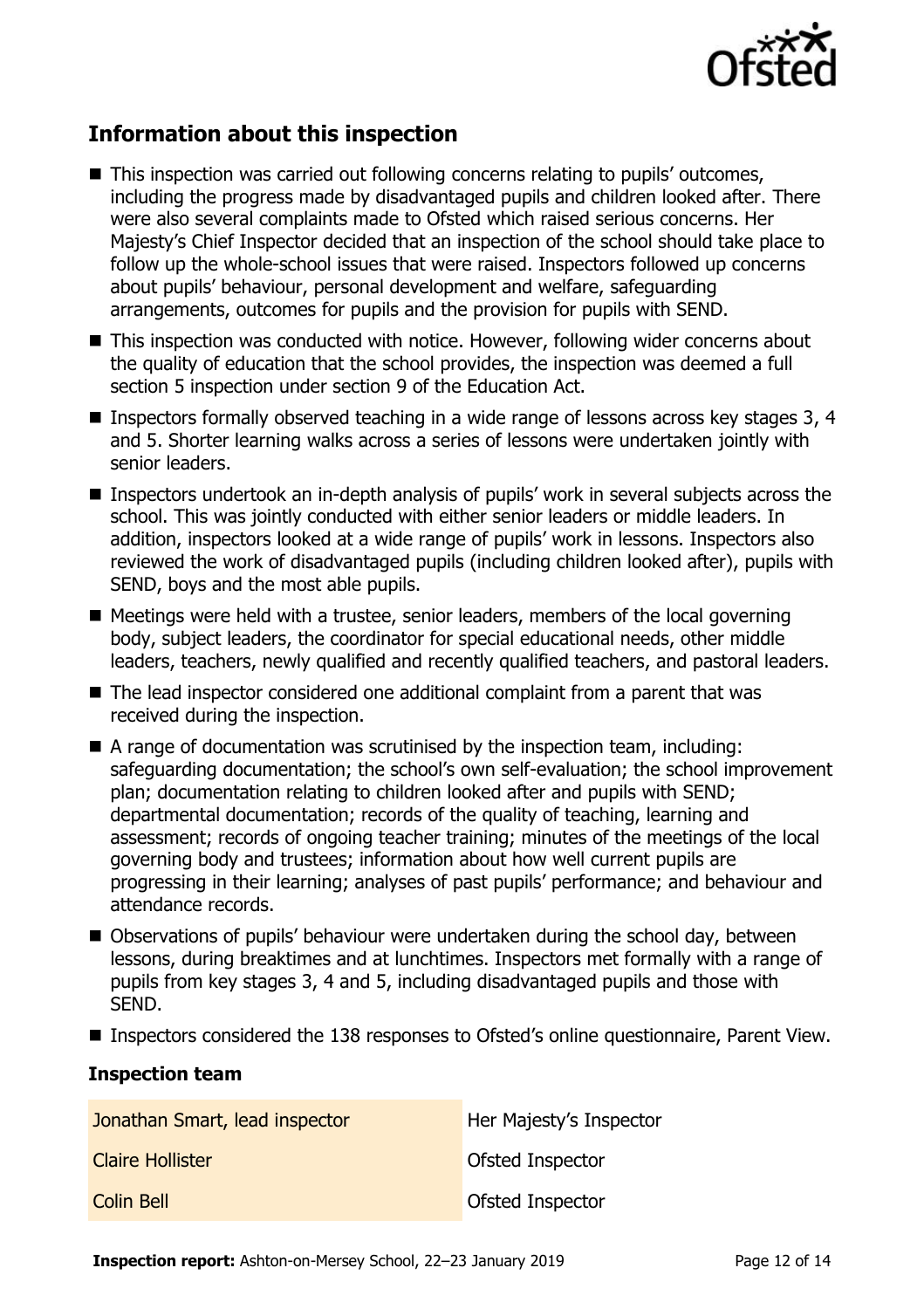

Sheldon Logue **Construction Construction Construction** Ofsted Inspector

Alyson Middlemass **Alyson Middlemass Construction Inspector** 

**Kath Harris Community Community Community** Ofsted Inspector Annette Patterson and Ofsted Inspector